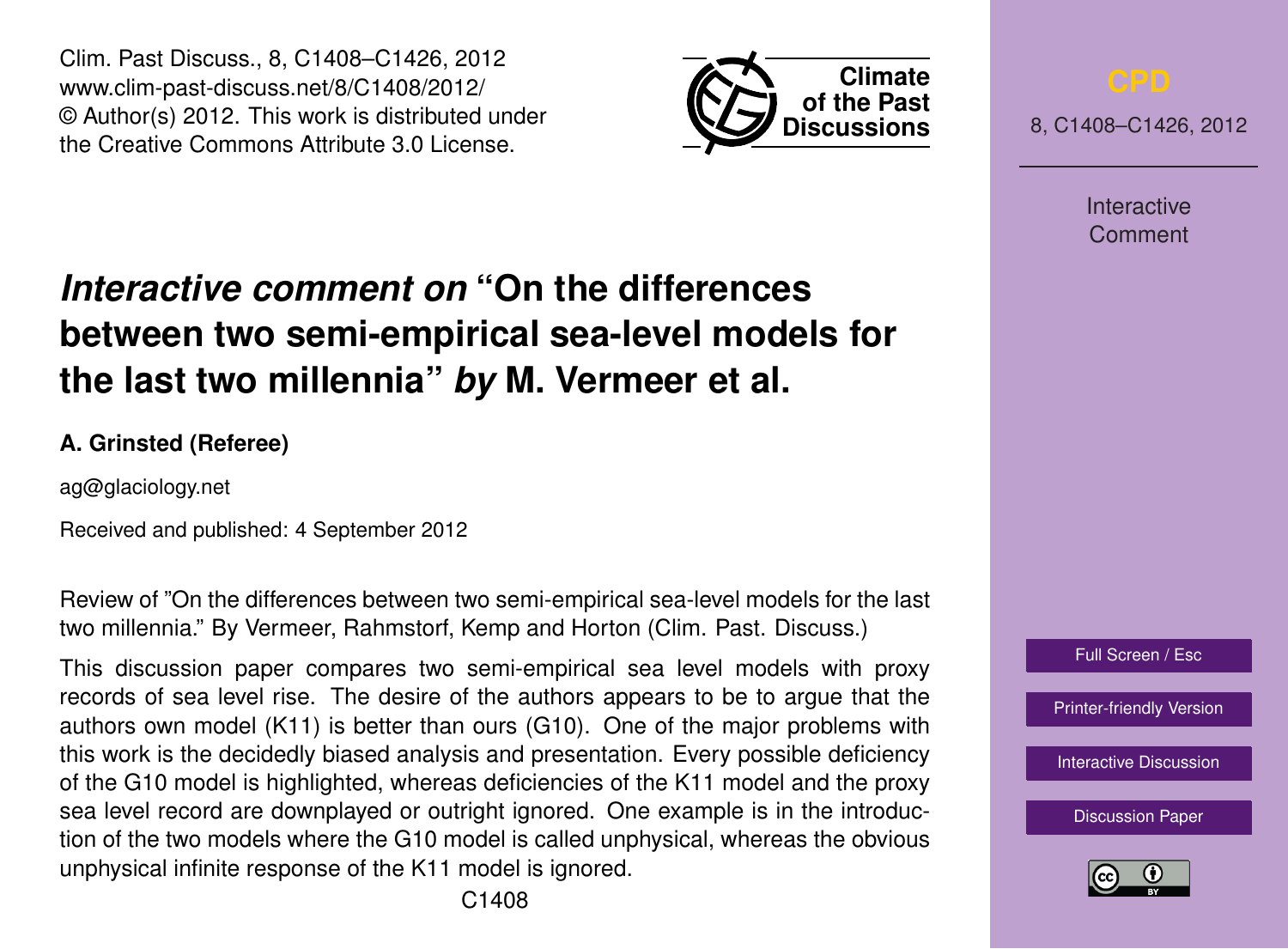One very problematic aspect of this work is that all the tests are against proxies of local records of sea level whereas the models are of global sea level. For example, the Kemp et al. North Carolina record has a very high 20th century rate of rise compared to tide gauge based estimates. Kemp et al. (2011) has a figure that demonstrates that there is still considerable disagreement between millennial scale proxy records of sea level. Clearly it is too early to calibrate semi-empirical GSL models against these records, and any validation should acknowledge the full uncertainty. Indeed B. Horton acknowledged as much in an email to me where he wrote the following on calibrating the K11 model to the NC RSL record:

- 'If, as you say in your email, it was to point out that "it is premature to calibrate a global semi-empirical model to this single proxy record" then I would have been very supportive...indeed it's the basis of our current research and many others within the sea-level research community.' – Benjamin Horton (10. Dec 2011).

The discussion in section 4 does not remove this rather fundamental problem. It is still premature.

I find several critical issues with the work:

\* Over-confidence in the NC RSL record as a record of Global Sea Level. The salt marsh proxy records are local and not global sea level reconstructions. It is simply too early to calibrate / validate against these records, as there is still considerable disagreement between proxy records from around the globe (see e.g. Kemp et al. 2011). The very high 20th century rate of the NC RSL record is only marginally compatible with tide gauge based estimates. Over-confidence in the proxy record would lead to over fitting of the K11 model.

\* Highly biased analysis and presentation. I can appreciate the authors desire to believe that their own model is better than alternatives. However, I am convinced that disinterested parties would agree that it comes across as biased and unfair.

8, C1408–C1426, 2012

Interactive Comment



[Printer-friendly Version](http://www.clim-past-discuss.net/8/C1408/2012/cpd-8-C1408-2012-print.pdf)

[Interactive Discussion](http://www.clim-past-discuss.net/8/3551/2012/cpd-8-3551-2012-discussion.html)

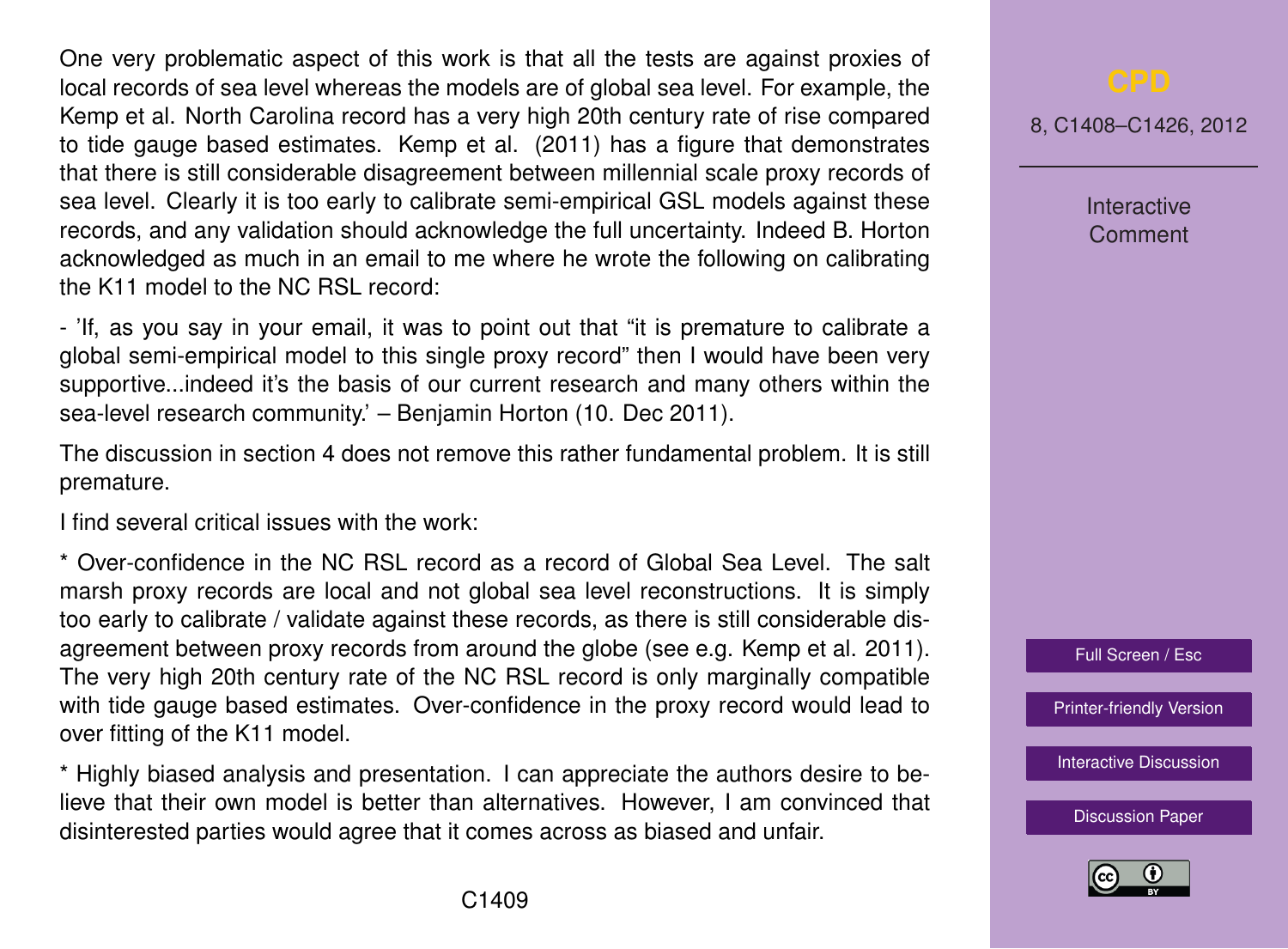Finally, the K11 model is the same as the G10 model with a few additional terms. It is therefore no surprise that it can mimic a wider range of behaviors and fit a greater range of curves. I do not need a study to show me that. However, I remain unconvinced that the additionally parameters can be meaningfully constrained by the proxy data. Further it is clear that there is a limit beyond which the use of a perpetual and infinite response becomes detrimental even with perfect data.

Aslak Grinsted

## GENERAL COMMENTS

One philosophical issue I have with the comparisons in this manuscript is that the K11 model was formulated with prior knowledge of the Kemp et al. proxy record in mind, whereas the G10 model was not. I.e. we would expect K11 to fit this dataset better regardless of whether it really improves the model. In such a case there has to be a very high bar for choosing the more complicated model over a simple model which was formulated without this prior knowledge. This is hard to address, but this issue should be acknowledged in the manuscript. The paper would also be more balanced if the Vermeer and Rahmstorf (2009) and Rahmstorf (2007) models were analyzed with the same scrutiny as the G10 model. These models may not have been designed for long hind casts, but they were predecessors to the K11 model, and were formulated without prior knowledge of the NC RSL validation target.

Regarding the perpetual response term: I acknowledge that there is physical motivation behind a slow response term, but I think that implementing it as a non-equilibrating perpetual response is dangerous as it eventually must lead to a too great response. It might improve the simulation of the true processes on timescales that are longer than about 1 to 2 tau, but as you approach the response time of the slow processes that you are trying to capture, then it will start to diverge with a too high rate. This would tend to lead to a positive bias in long term projections made using the K11 model. For longterm projections you may well be right that the Jevrejeva et al. (2012) projections are 8, C1408–C1426, 2012

Interactive Comment

Full Screen / Esc

[Printer-friendly Version](http://www.clim-past-discuss.net/8/C1408/2012/cpd-8-C1408-2012-print.pdf)

[Interactive Discussion](http://www.clim-past-discuss.net/8/3551/2012/cpd-8-3551-2012-discussion.html)

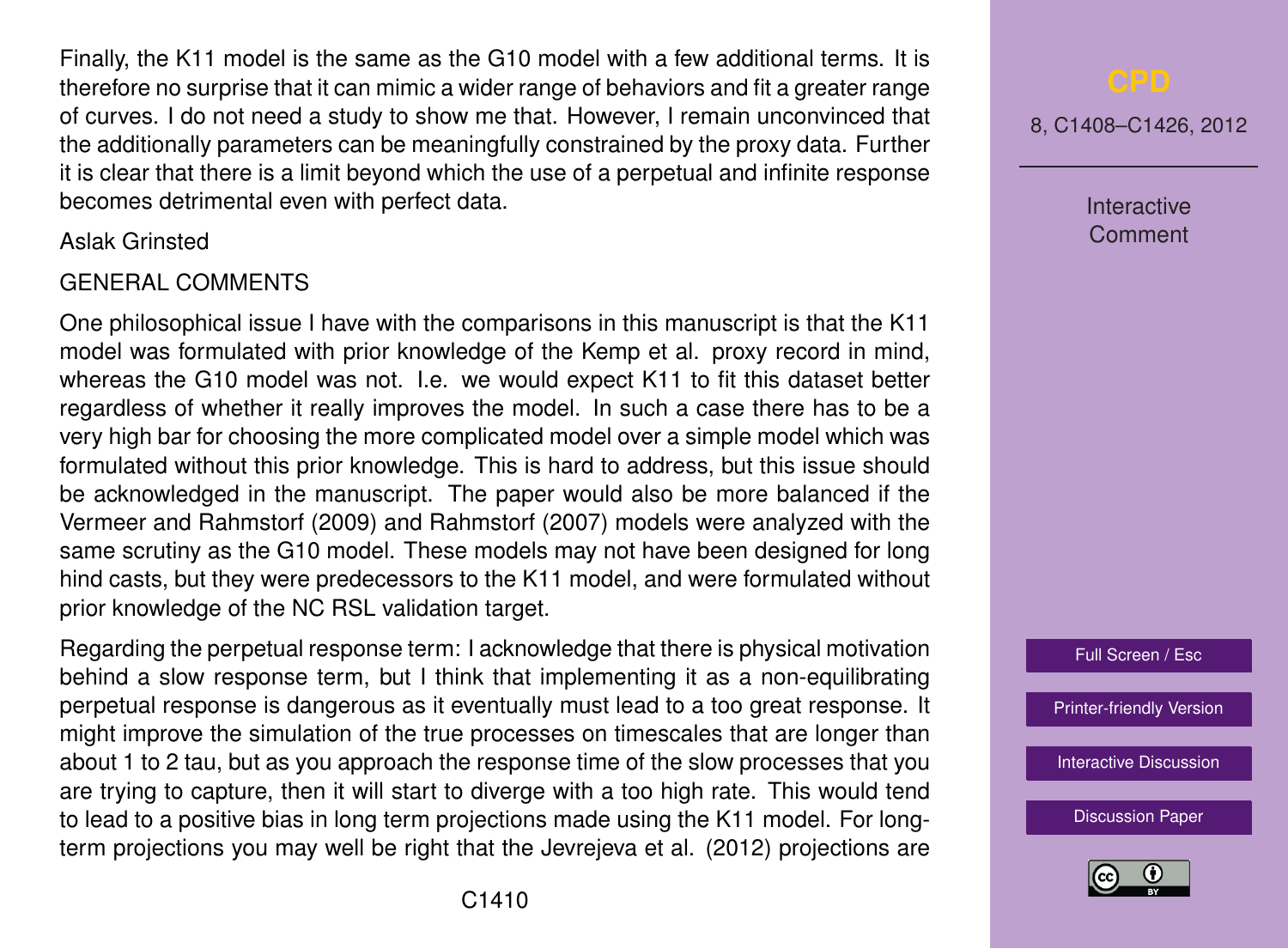biased low as the lower range corresponds to response times that are much shorter that 500yrs. The upper range however does cover very long response times.

There is no such thing as a non-informative prior. Please specify exactly what priors you used. I assume that you are using a flat prior for tau so that  $P([0 100]) = P([100000$  $100100$ ] = P( $[-100 0]$ ). This is obviously a poor assumption as we know that tau has to be positive. You will probably agree that there is a substantial difference between tau=1 unit and tau=100 units, but there is almost no difference between the models using tau=10001 units and tau=10100 units. If you have no information on what units have been used or no information on the typical timescales involved of the process, then it is clear that you should assign a much lower prior probability to tau being between 10001-10100 units than between 1 and 100. A more appropriate choice for parameters such as tau would be a simple flat prior for log(tau). Please refer to Albert Tarantola's book "Inverse Problem Theory" section 6.2 for more detail on this argument.

Why do you calibrate on post-1000AD NC RSL data only? The reasoning behind this subjective restriction of the calibration interval is not presented.

The K11 model has two terms: One where the response is slowly decelerating over centuries, and another perpetual term which does not slow down. These two terms will have a near identical response over short time scales and it is therefore extremely hard to empirically determine the relative contributions of the two terms without a long calibration target. It must be very close to the detection limit of what you can extract from the uncertain proxy data. I question whether a millennium of proxy data is really sufficient to calibrate the model.

All figures and analysis use a deceptive base line reference. It is at present day (time of proxy collection) that we know what sea level is and numbers are given relative to this reference. Although the semi empirical models are able to absorb any change in reference, then choosing the reference has a big impact on the likelihood function. When the long baseline is chosen then it becomes less important whether the model 8, C1408–C1426, 2012

**Interactive Comment** 

Full Screen / Esc

[Printer-friendly Version](http://www.clim-past-discuss.net/8/C1408/2012/cpd-8-C1408-2012-print.pdf)

[Interactive Discussion](http://www.clim-past-discuss.net/8/3551/2012/cpd-8-3551-2012-discussion.html)

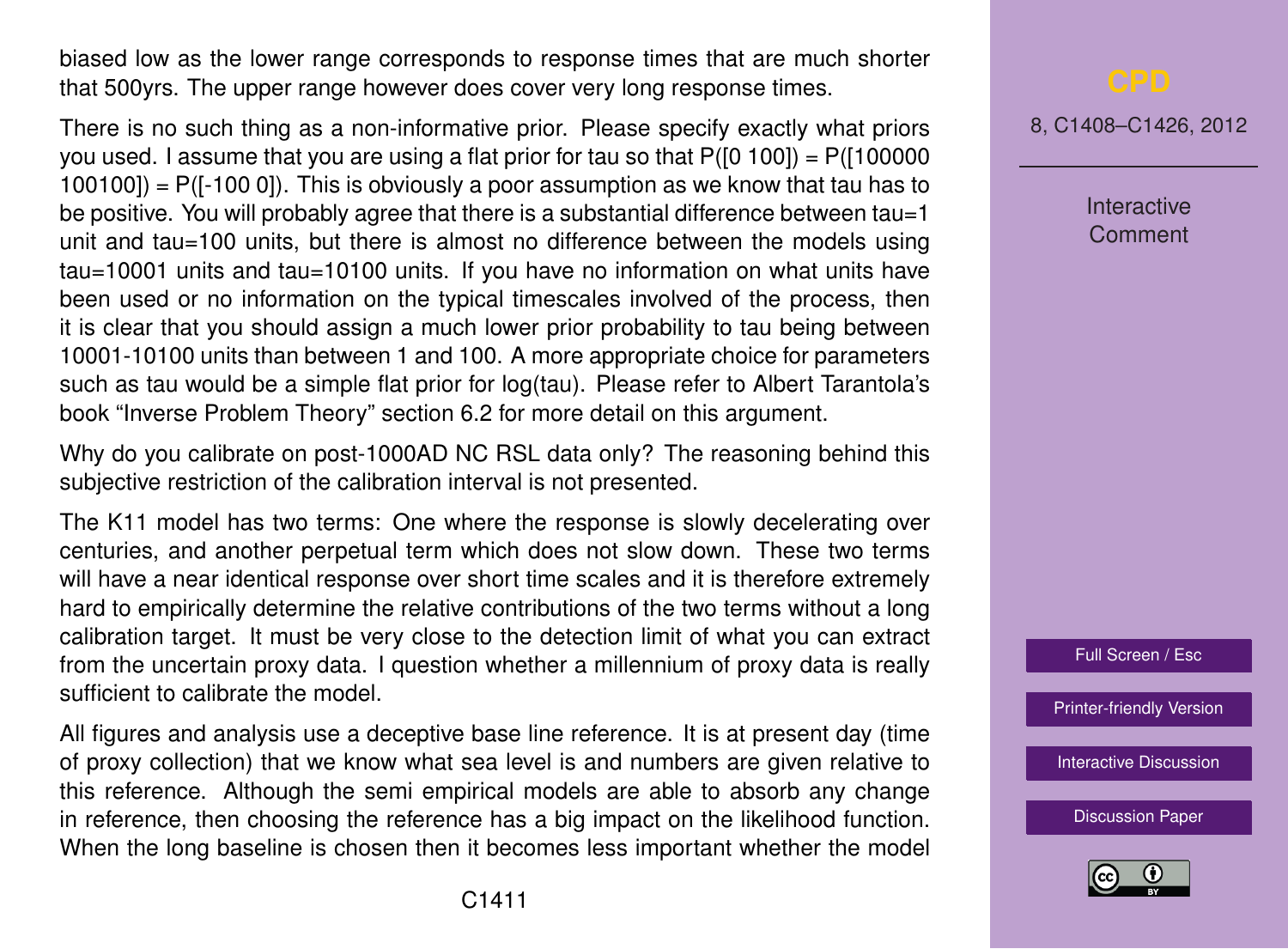gets the 20th century rate right. E.g. consider a model where S is constantly zero. With a long baseline, then this would be considered much more likely, than if you chose a recent baseline. This will also mask how VR09 diverge from the NC record within a century (fig2). It is also not clear how the different proxy records in fig4 are aligned vertically. The present day is the natural reference to choose. Indeed this is a critical constraint used to calculate the 2.4mm/yr rate that Kemp et al. estimates for the 20th century. If you do not apply this constraint on the intercept then you will get a higher 20th century rate, and the marginal "agreement" with tide gauges GSL will disappear.

There is an uncertainty in the subsidence correction, and you acknowledge that virtually all proxy data become more uncertain back in time. Yet, the width of the NC RSL confidence interval is exactly the same in 500AD as it is in 1700AD in your figures. That cannot be right. The uncertainty of the observations also enters the likelihood function, and therefore affects all model calibrations. That makes me wonder if you constrain the K11 model much stronger than it should be to the data. Too high confidence in the calibration data would tend to favor models with more parameters.

The K11 hind-cast deviates strongly pre-1000 AD, and it i would guess that the RMS error of the original G10 hind-cast is substantially smaller than that of the original K11 model when calculated over the entire NC RSL record. That is remarkable considering that the K11 model was formulated with the specific goal of fitting this record. In figure 4b they show that our original G10-Moberg model has very good qualitative agreement with the oldest New Zealand proxy data with no-further calibration. Yet somehow K11 comes across as 'winning' this test in the text.

There is allowance for any uncertainty due to a changes in variability (e.g. tidal range) which will affect salt marsh records. Please make a case for why this is neglible.

Please document the exact formulation of your likelihood function, as this is critical to all fits. Does it allow for long-range persistent errors (such as would arise from uncertainties in GIA)? Also what is the calibration interval and why was it chosen? Is

8, C1408–C1426, 2012

**Interactive** Comment

Full Screen / Esc

[Printer-friendly Version](http://www.clim-past-discuss.net/8/C1408/2012/cpd-8-C1408-2012-print.pdf)

[Interactive Discussion](http://www.clim-past-discuss.net/8/3551/2012/cpd-8-3551-2012-discussion.html)

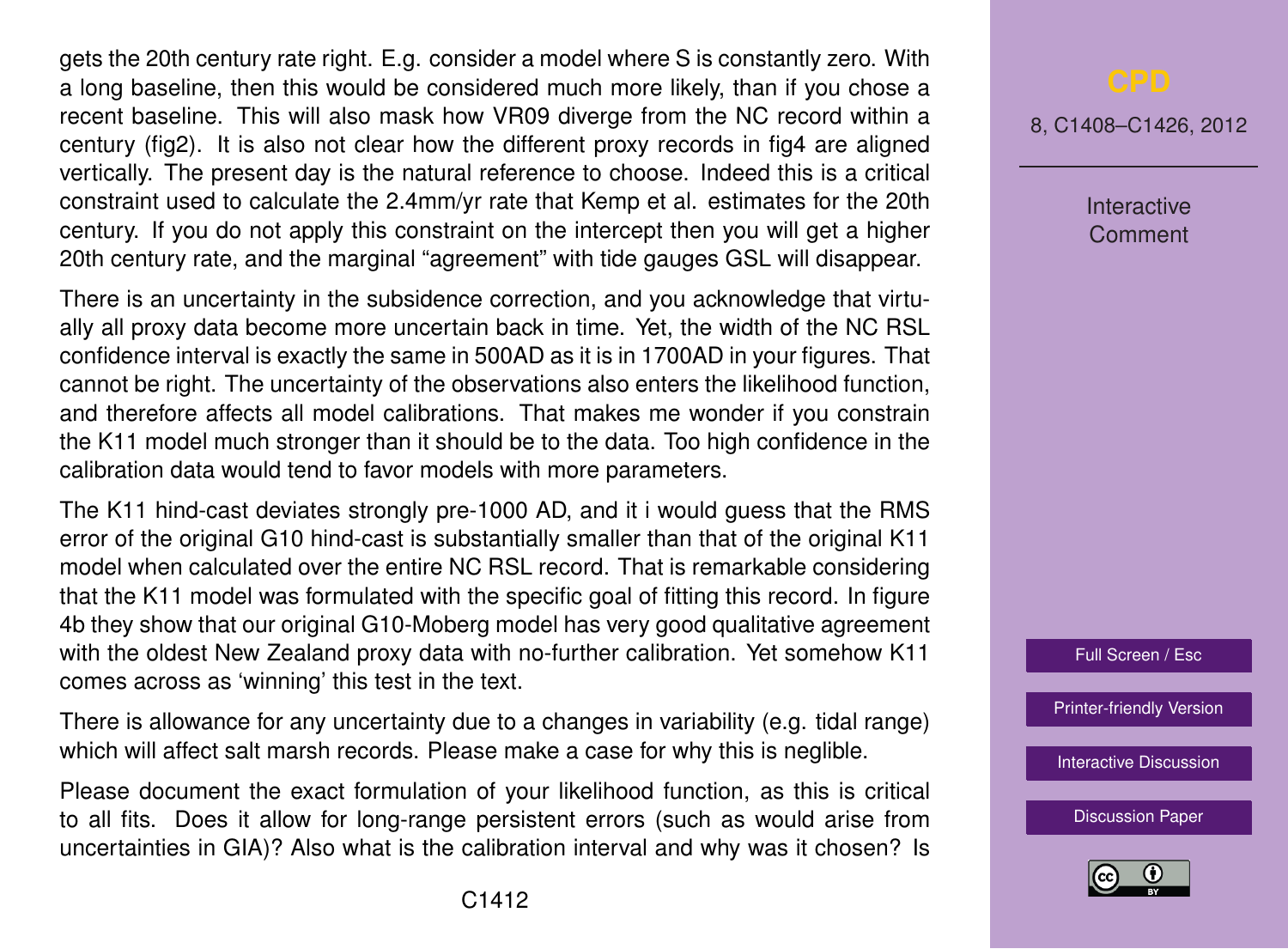this choice important for the K11 model? How does the fit look if you calibrate over the entire interval?

You are comparing G10 and K11 while ignoring all other semi empirical models. We consider the G10 model to be superceded by our Jevrejeva et al. 2009 model, and the analysis therefore feels a bit dated. Especially as you try to use your conclusions to talk about the long-term projections of Jevrejeva et al. 2012, and Schaeffer et al. 2012. (Remark: counter-intuitively Jevrejeva et al. 2009 is actually more recent than Grinsted et al. 2010.).

Above, I have suggested a few changes to the analysis: \* Allowing for a constant residual GIA in the G10 model. \* Apply a recent base-line before calculating misfits and likelihood. \* More realistic uncertainties on the NCRSL record as a proxy for global sea level. \* Flat priors in log-space for positive / multiplicative parameters. \* Use the full period of overlap for calibration.

How robust are the K11 long term projections to these changes? Do these changes result in greater or smaller long term K11-projections? Does it bring G10 and K11 closer together or further apart?

## DETAILED COMMENTS:

P3552 Abstract: It is stated that K11 gives markedly better fits. This is unsurprising given that the K11 model is the G10 model with a few additional terms. Obviously it will mimic a wider range of behaviors and fit a greater range of curves. I do not need a study to show me that. I also question the marked improvement. The K11 model seems to result in a huge misfit pre-1000AD. How does the sensitivity of the perpetual term change if you calibrate over the full proxy record?

P3552 Abstract: It is stated that there is disagreement 2300-2500 AD. I would be very surprised if they don't agree within their very considerable uncertainties. Have you examined whether the confidence intervals overlap? Long term projections to AD2300

8, C1408–C1426, 2012

**Interactive Comment** 



[Printer-friendly Version](http://www.clim-past-discuss.net/8/C1408/2012/cpd-8-C1408-2012-print.pdf)

[Interactive Discussion](http://www.clim-past-discuss.net/8/3551/2012/cpd-8-3551-2012-discussion.html)

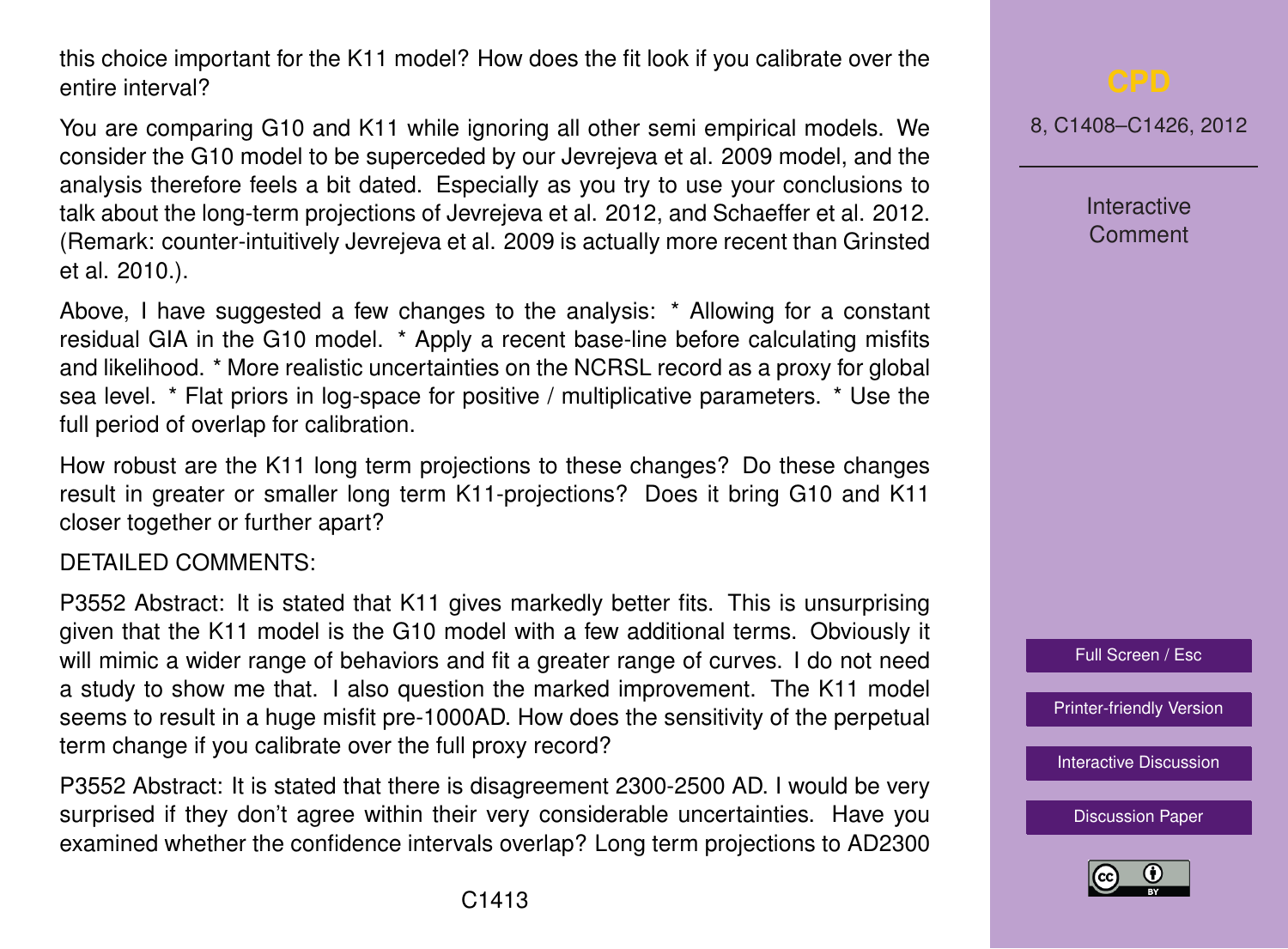is done in Schaeffer et al. (2012) using the K11 model. This can be compared to the Jevrejeva et al. (2012) long term projections using a model similar to G10. For RCP4.5 at 2300 Jevrejeva et al. gets 70-287cm, whereas Schaeffer et al. (2012) projects a central value of ∼350cm with an estimated uncertainty interval ranging from about 60% to 150% of that. I.e. although they are different, then their confidence intervals overlap by almost 80cm. (note: It is unclear if the uncertainty reported by Schaeffer et al. includes the uncertainties both due to uncertain temperature projections, and from the K11 parameter uncertainty.

You calibrate the model on NC RSL 1000-2000AD (in one of the figures). In the hindcast period we see that as soon as the model is let free, then it diverges from NC RSL with a too high rate. After 300 years this amounts to ∼40 cm. It seems reasonable to expect that K11 (and Schaeffer et al. projections) will be biased high by this amount.

P3570 Line 1-2: I strongly disagree with them being "compatible". Please calculate a p-value. Note how it is only the corner of the green box (fig 4) which overlaps and the corner of the green box is not nearly as probable as the center bottom. The dating error is independent of the RSL error and therefore it would be much more appropriate to plot the New Zealand uncertainty interval as a skewed circle (which would be smaller than your green box). If you did that then it would be apparent that only an extreme coincidence in the two errors would allow the New Zealand data to be 'compatible'

. When the confidence intervals only just barely touch then the probability is very small in the overlap (you are multiplying two small probabilities). Consider this artificial example where there is no dating uncertainty where we have two measurements: [ x1 = -20  $\pm$  10cm ; and x2 = 5  $\pm$  20cm (2 sigma uncertainties)]. The difference would be  $x1-x2 = -25 \pm 22$  and as that does not span zero, then these two measurements are incompatible.

P3554 l21- p3555, line 15: This is an example of the one sided presentation that permeates the entire manuscript. The G10 model is called 'physically wrong' and it is stated that it has 'conceptual problems'. However, the additional term in the K11 model

8, C1408–C1426, 2012

Interactive Comment



[Printer-friendly Version](http://www.clim-past-discuss.net/8/C1408/2012/cpd-8-C1408-2012-print.pdf)

[Interactive Discussion](http://www.clim-past-discuss.net/8/3551/2012/cpd-8-3551-2012-discussion.html)

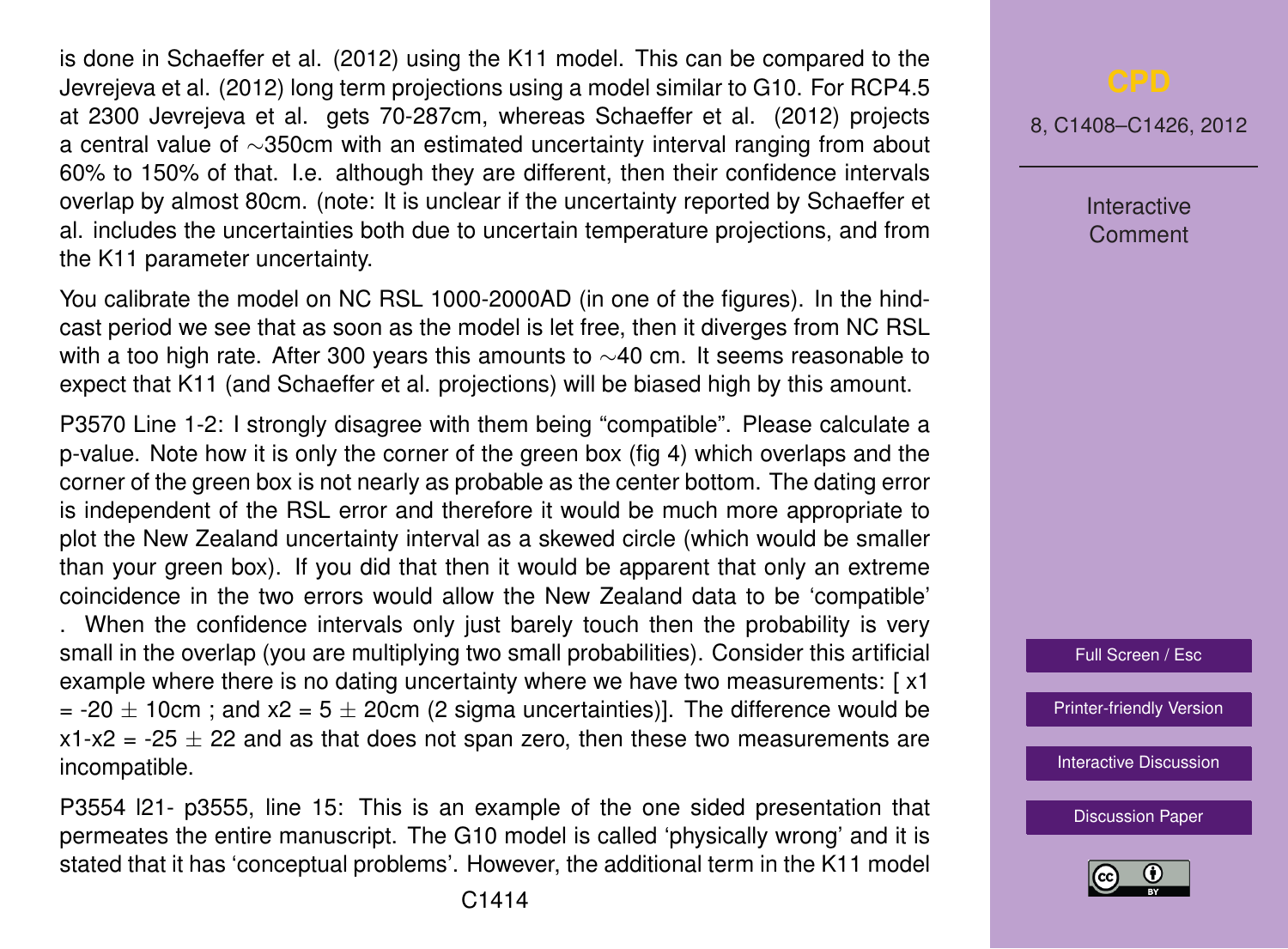does not address these problems. Indeed, the perpetual response term in the K11 ensures that the K11 model simply has no equilibrium at all. It will result in an infinite sea level rise for constant present day temperature! If that is not unphysical then I do not know what is. I realize that both models are approximations to reality and obviously cannot capture all physical processes, -the perpetual term can possibly still be a useful if applied carefully to short time intervals. I highlight this 'unphysical' behavior of the K11 model only to show that the presentation is clearly one sided and simply unfair.

P 3555 L3-L15: Concerning the steric response. The G10 model (and the Jevrejeva et al. 2009 model) is equivalent to a one-box model, and we know that such models are able to mimic the full steric response from full AOGCMs on century time scales reasonably well which tend to show a roughly exponential equilibration to a step change (e.g. IPCC TAR fig 11.15). I.e. it has sufficient complexity to capture the key processes as best we know them. I feel that the authors are making an overly literal interpretation of Seq as the true long-term equilibrium rise. The G10 model is obviously an approximation and choosing a, b, and tau in the G10 model allows you to have a model that results in the correct present day rate.

P 3555 L6-9: Here the authors talk about the non linear response of ice sheets under extreme forcing scenarios. I agree that this cannot be modeled by the linear G10 model. However, the K11 model is also linear and will also not be able to such nonlinear processes. Please note that in G10 we motivate our formulation as a linearization for small changes in forcing. I approve the presentation of such caveats, but at the presentation is highly imbalanced. All caveats come across as deficiencies of the G10 model although they are clearly shared by the K11 model. One more non-linear caveat is the finite reservoir of small glaciers.

P3558 l22. I would add geoid effects to these sentences.

P3557 l25: It is not clear what calibration interval is chosen. It is obviously not the full overlap between Mann08 and the Kemp et al. NC RSL record as the K11 model

8, C1408–C1426, 2012

Interactive Comment



[Printer-friendly Version](http://www.clim-past-discuss.net/8/C1408/2012/cpd-8-C1408-2012-print.pdf)

[Interactive Discussion](http://www.clim-past-discuss.net/8/3551/2012/cpd-8-3551-2012-discussion.html)

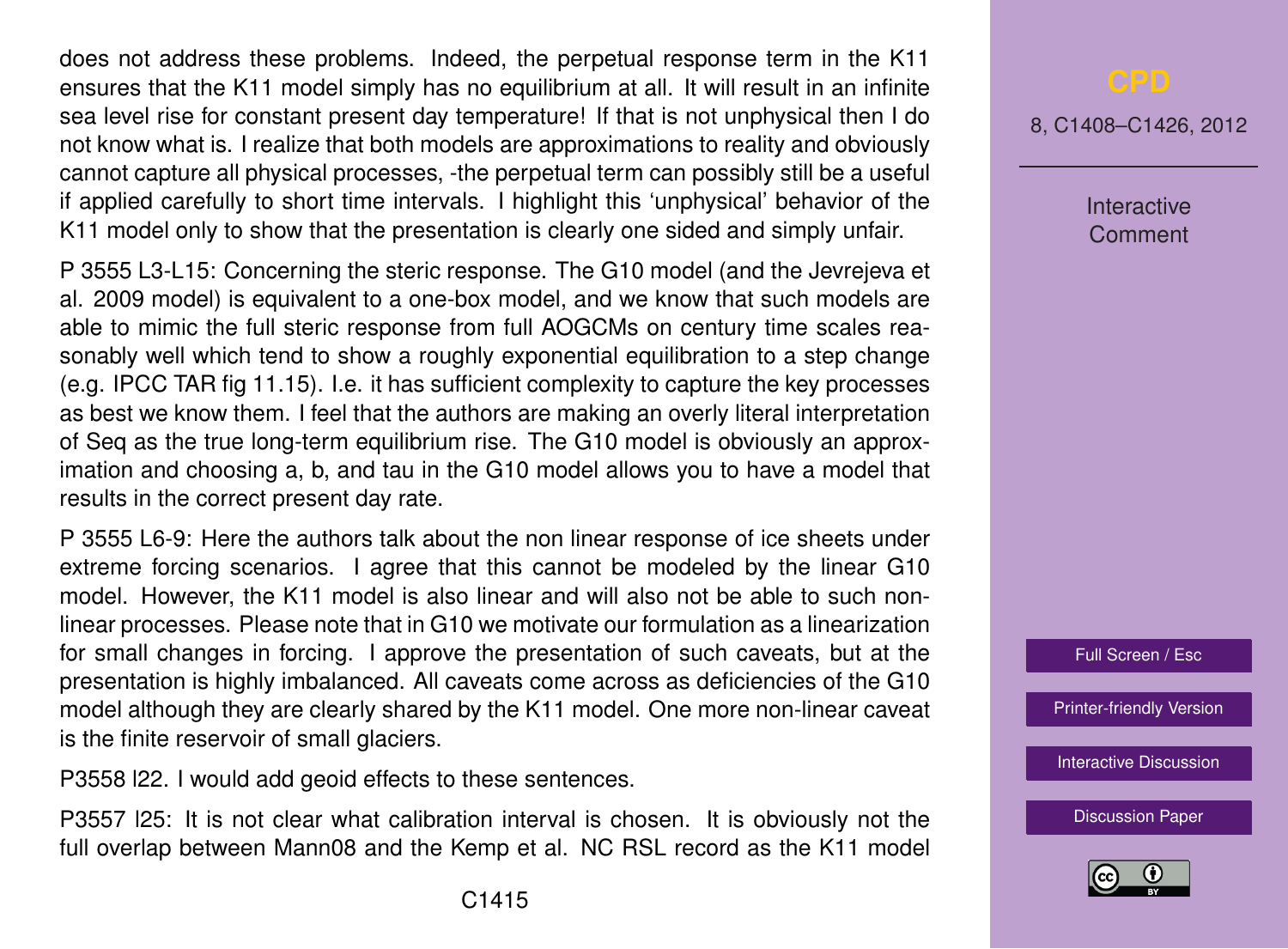deviates strongly in the early part of the proxy record. Please clarify and explain why you do not use the full record for calibrating the K11 model. Please also document the exact formulation of the entire likelihood function.

P3560 Line 7: Here the 'agreement' between the GIA corrected North Carolina proxy record and the J08 GSL reconstruction is highlighted. Yes, there is agreement within uncertainties, but tide gauge records from the region show that the applied subsidence correction is not sufficient to explain the difference with the rate of global sea level rise. If, as the authors argue, local RSL=GSL+GIA then we can calculate the GIA from the trend of RSL-GSL at the tide gauges. This is shown in review figure 2 for stations on the east coast as a function of distance from Churchill, Canada. This is similar to suppl. figure DR3 from Engelhart et al. (2009) but corrected for J08 GSL. From review figure 2 it is clear that the Kemp et al. (2011) GIA correction falls well below the subsidence rates within the peripheral bulge. Using other GSL reconstructions with smaller 20th century trends will just make matters worse. This demonstrates that either the GIA correction is too small (as argued by Grinsted et al. 2011), or that NCRSL deviates substantially from GSL. In either case it cannot be used to calibrate semi-empirical models. One of the co-authors even acknowledged as much. Quote:

- 'If, as you say in your email, it was to point out that "it is premature to calibrate a global semi-empirical model to this single proxy record" then I would have been very supportive...indeed it's the basis of our current research and many others within the sea-level research community.' – Benjamin Horton (10. Dec 2011).

It is also clear that it cannot be used for formal validation or formal model selection. Another critical aspect is that there is not agreement between millennial scale paleo sea level proxies. Kemp et al. 2011 figure 3 shows a large disagreement with non us records such as Iceland, Israel, Southern Cook Islands. The same figure also shows that virtually all other shown proxy records have higher RSL than the Kemp reconstruction at 1000AD. The early NZ data (fig 4) is also above the NC record. To me this is suggestive of a too low subsidence correction. All other lines of evidence 8, C1408–C1426, 2012

**Interactive Comment** 



[Printer-friendly Version](http://www.clim-past-discuss.net/8/C1408/2012/cpd-8-C1408-2012-print.pdf)

[Interactive Discussion](http://www.clim-past-discuss.net/8/3551/2012/cpd-8-3551-2012-discussion.html)

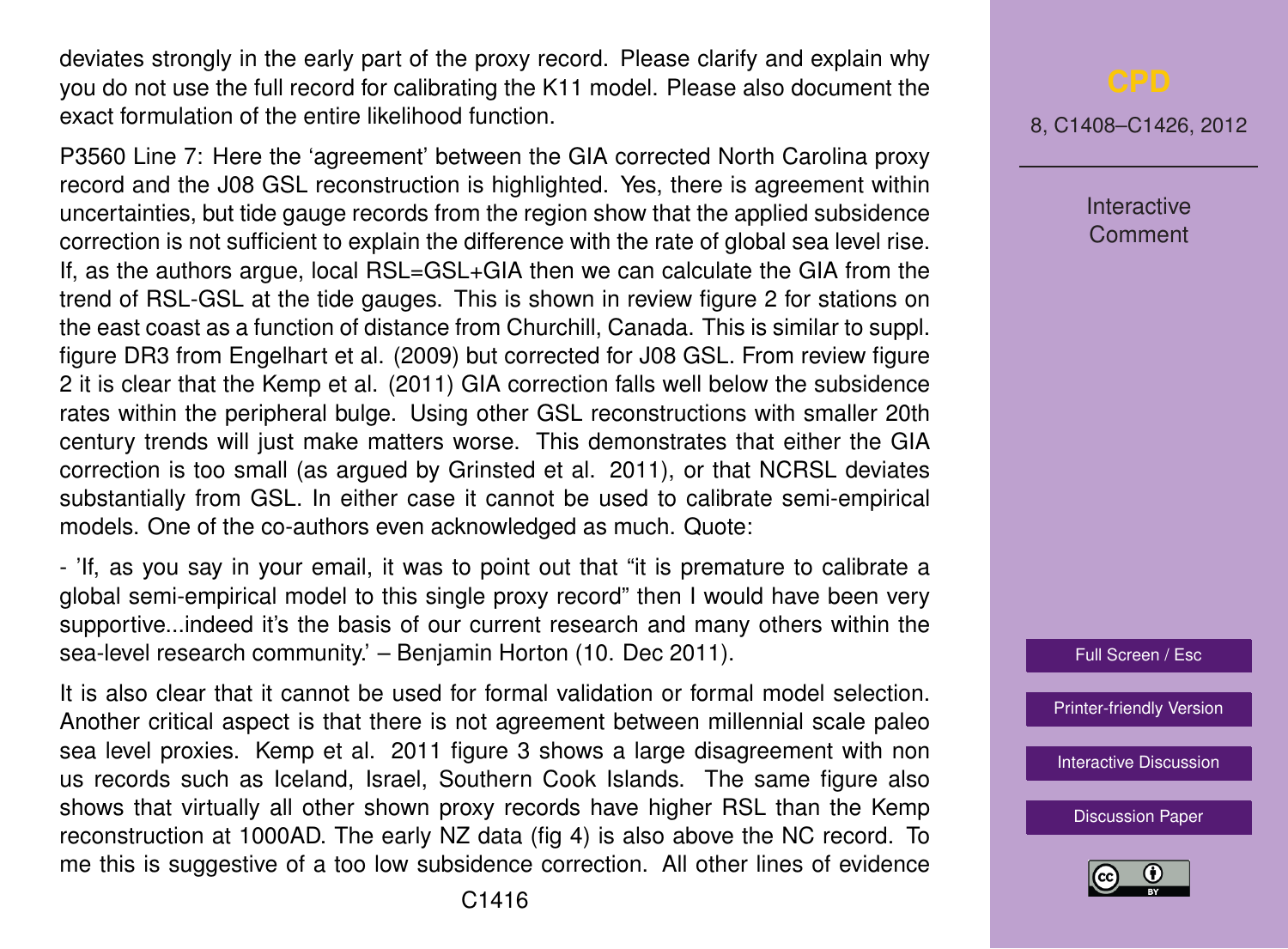(20th century tide gauge rates, GPS data, and model results) also suggests larger subsidence corrections (Grinsted et al. 2011; review fig. 2). In your reply to Grinsted et al. (2012) you argue why you prefer this outlier estimate, but it remains an outlier and there is a considerable spread among estimates. In light of this it is clear that your confidence intervals are overly optimistic.

P3559 L24- L26: I agree that the rate that you apply is consistent with Engelhart et al.'s (2009) estimates for neighboring regions. This is however, unimpressive as the subsidence correction is essentially based on Engelhart.

P3559 L 26-27: Yes the K11 model is able to accommodate any GIA rate without any loss of fit. But we are not just trying to fit a curve. Is it really an advantage that the model conflates a non-climatic local signal with a climate induced sea level change? It is important that you allow for this GIA uncertainty in the sea level observations when calibrating the model. You can do it through a C-matrix as in G10, or you can ammend the semi-empirical model to include a GIA term.

P3559 L14-17. Please quantify what is meant by "did not change appreciably". I take it to mean that abs(dGIA/dt) » abs(dGSL/dt). That is probably a reasonable assumption in locations where this method is typically applied (i.e. where there is an appreciable GIA response). So, I agree that dRSL/dt in such cases is a reasonable approximation to dGIA/dt. However, that does not mean that the residual GIA is neglible for your application. Specifically I dispute the narrow uncertainty range  $(\pm 0.1$ mm/yr) on the GIA you derive from this approach (See also comments in Grinsted et al. 2011).

P3559 L14-17. Even if global ocean volume did not change, then there could still be considerable deviations between local sea level and global sea level. Relatively small changes in circulation could result in a large local sea level response. How can you be sure that is not an issue when there is substantial disagreement between proxy records from around the world? (as shown by Kemp et al. 2011).

P3560 L4: You are too optimistic regarding the proxy uncertainties. I get more from the

8, C1408–C1426, 2012

**Interactive Comment** 



[Printer-friendly Version](http://www.clim-past-discuss.net/8/C1408/2012/cpd-8-C1408-2012-print.pdf)

[Interactive Discussion](http://www.clim-past-discuss.net/8/3551/2012/cpd-8-3551-2012-discussion.html)

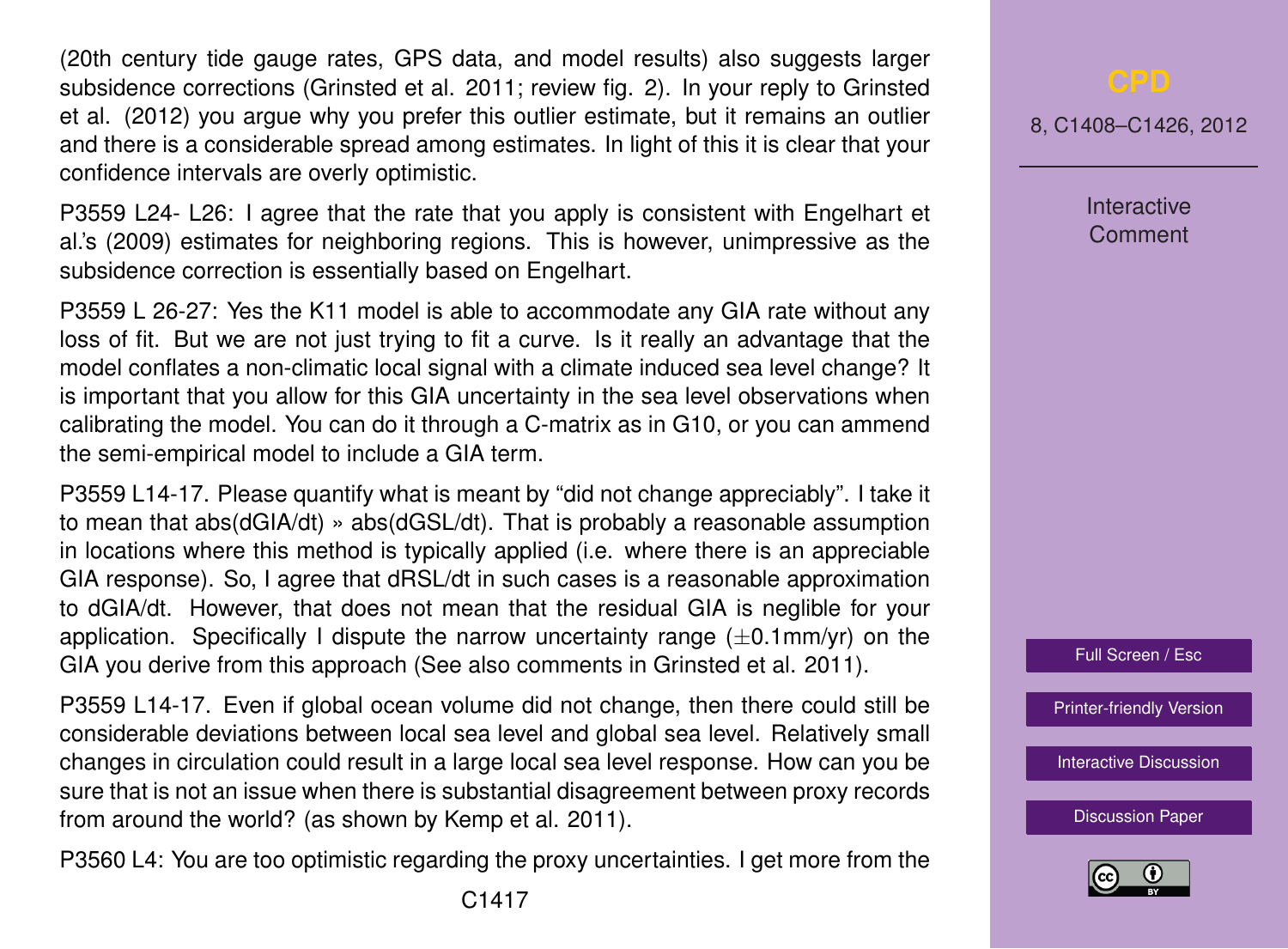GIA uncertainty alone, and that does not even allow for any differences between local and global sea level. Compare New Zealand  $\omega$  400AD with NC RSL (fig4), or look at all the other records that Kemp et al. (2011) shows. Is  $\pm$ 10cm really realistic, when there is not agreement between proxies from around the world? It is not convincing to me.

P3560 L7: In order to arrive at as low a value as 24cm then you have to force the straight line fit to go through 0 at time of collection. Simpler statistical approaches would arrive at slightly higher values. If this is such an important constraint to ensure marginal agreement with tide gauge GSL, then you should also apply this constraint to the model fits. I.e. use a recent baseline in all plots to ensure that all models go through this point. The likelihood function should be based on the misfit when both model and data both use a recent baseline.

P3561: Nobody really believes the 'perpertual' term to be truly perpetual. Another reason for the large disagreement could be that the K11 model simply cannot be applied to so long time scales because it does not capture the natural equilibration that would occur over long time scales. That would mean that the Schaeffer et al. 2012 projections would tend to be biased high (see section 7.7).

P3564 L15: You examine only two GIA cases (figs 1&2), none of which necessarily are correct. The primary argument of the Grinsted et al. (2011) comment to the Kemp NC RSL paper was that the reported GIA uncertainties are too optimistic, and that the particular subsidence rate applied is an outlier (all other methods result in higher subsidence rates - e.g. review fig.2). We do not argue that the Peltier GIA is correct, we only use it as it is in the middle of the range of estimates (actually lower middle). It is therefore a strawman to show that G10 does not work for Peltiers GIA. A fair comparison would instead allow for a range of different GIA's. Instead you should allow for a small residual GIA into the Grinsted et al. model, before attempting to fit. Seq=a\*T+b; dS/dt=(Seq-S)/tau; NCRSL=S+rGIA\*t. I can get a much better fit to NCRSL with this G10+rGIA than with K11 (both forced by Mann08). Review8, C1408–C1426, 2012

**Interactive Comment** 



[Printer-friendly Version](http://www.clim-past-discuss.net/8/C1408/2012/cpd-8-C1408-2012-print.pdf)

[Interactive Discussion](http://www.clim-past-discuss.net/8/3551/2012/cpd-8-3551-2012-discussion.html)

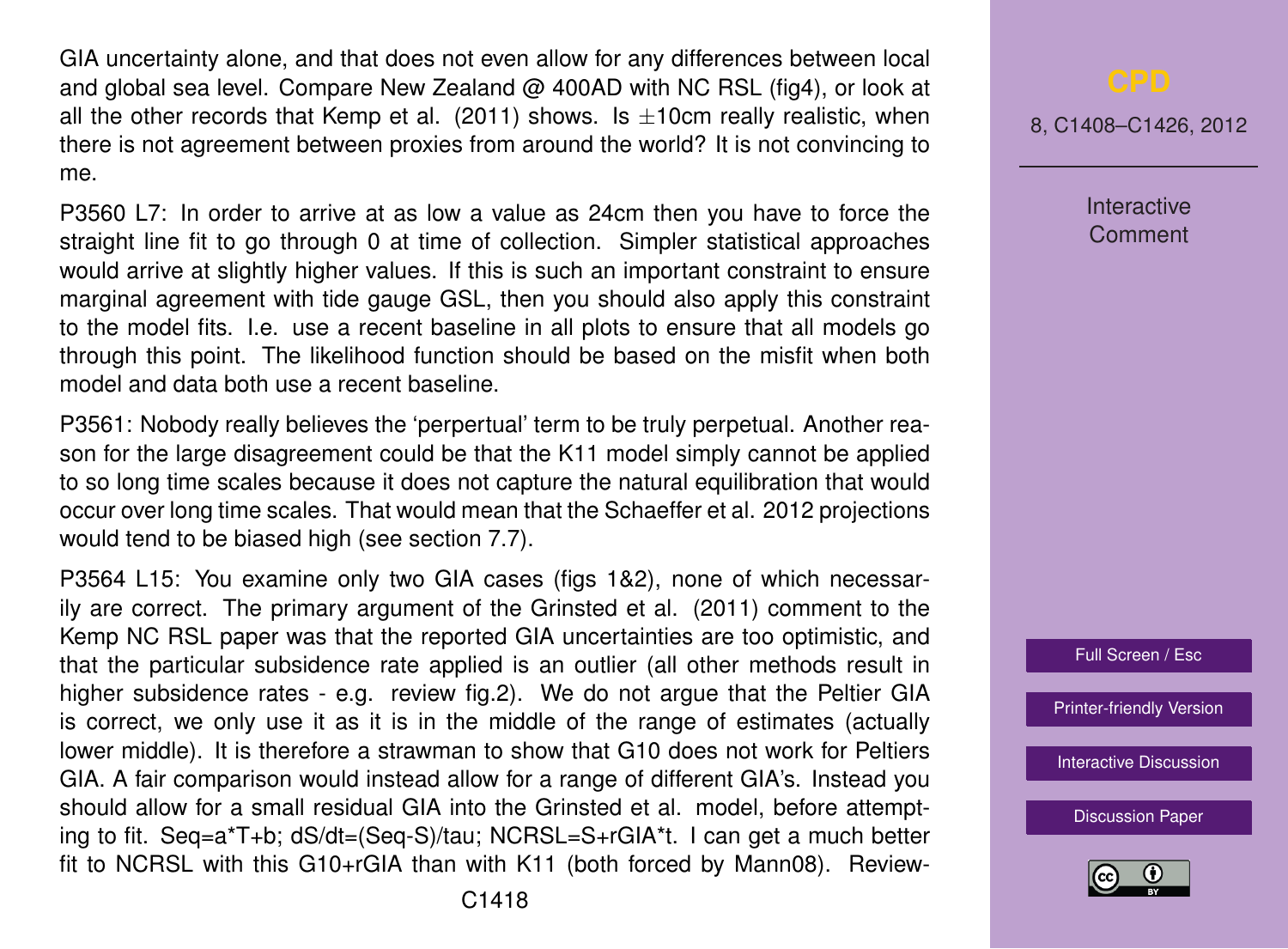figure 1 shows the G10+rGIA+Mann08 model with these parameters [a=0.7;b=-0.11; tau=100;rGIA=0.0005]. It gives results that are rather similar to the Kemp NC RSL record.

Fig 1: I can get much closer to agreement between the G10 model and NCRSL with 1.3mm/yr subsidence correction than the plots you show (with G10\_tau=100). This makes me question whether you give the G10 model a fair shot. What is the calibration interval, and how was that chosen? How does the likelihood function look?

P3555 equation 4. The concept of a purely mathematical moving reference temperature T0 is bizarre. And the use of T0, T0,0 and T0(start\_of\_integration) is highly confusing. I would much prefer that you re-formulated the model along these lines: dS/dt=dPerpetual/dt + dMedium/dt + dImmediate /dt where each term has its own differential equation. It would make the physical motivation for the model much more apparent and it would make it much easier for the reader to compare to the G10 model. This comment is purely about presentation.

P3565 line 19: An alternative explanation is a residual GIA term. I can get reasonably good fits when I allow for a residual GIA term. On the other hand, my exploration of the K11 parameter space reveals that it is impossible to fit the early part of the record without sacrificing the fit in the most recent centuries. Perhaps this is what led the authors to restrict their calibration interval.

P3569 Section 7.6: I appreciate that the authors have tried to confront the problem that NC RSL is not global sea level by using proxy records from another location on earth. However, that does not solve the issue. This tests against two records – neither of which is global sea level. And as the New Zealand data demonstrates then there is still large disagreement between the proxies on millennial timescales. Either the applied subsidence correction is wrong, or the records contain some local signals. Either way it is premature to use these proxy records to calibrate global sea level models.

P3570 section 7.7: If you want to argue that K11 is better than Jevrejeva et al. 2009,

8, C1408–C1426, 2012

**Interactive** Comment



[Printer-friendly Version](http://www.clim-past-discuss.net/8/C1408/2012/cpd-8-C1408-2012-print.pdf)

[Interactive Discussion](http://www.clim-past-discuss.net/8/3551/2012/cpd-8-3551-2012-discussion.html)

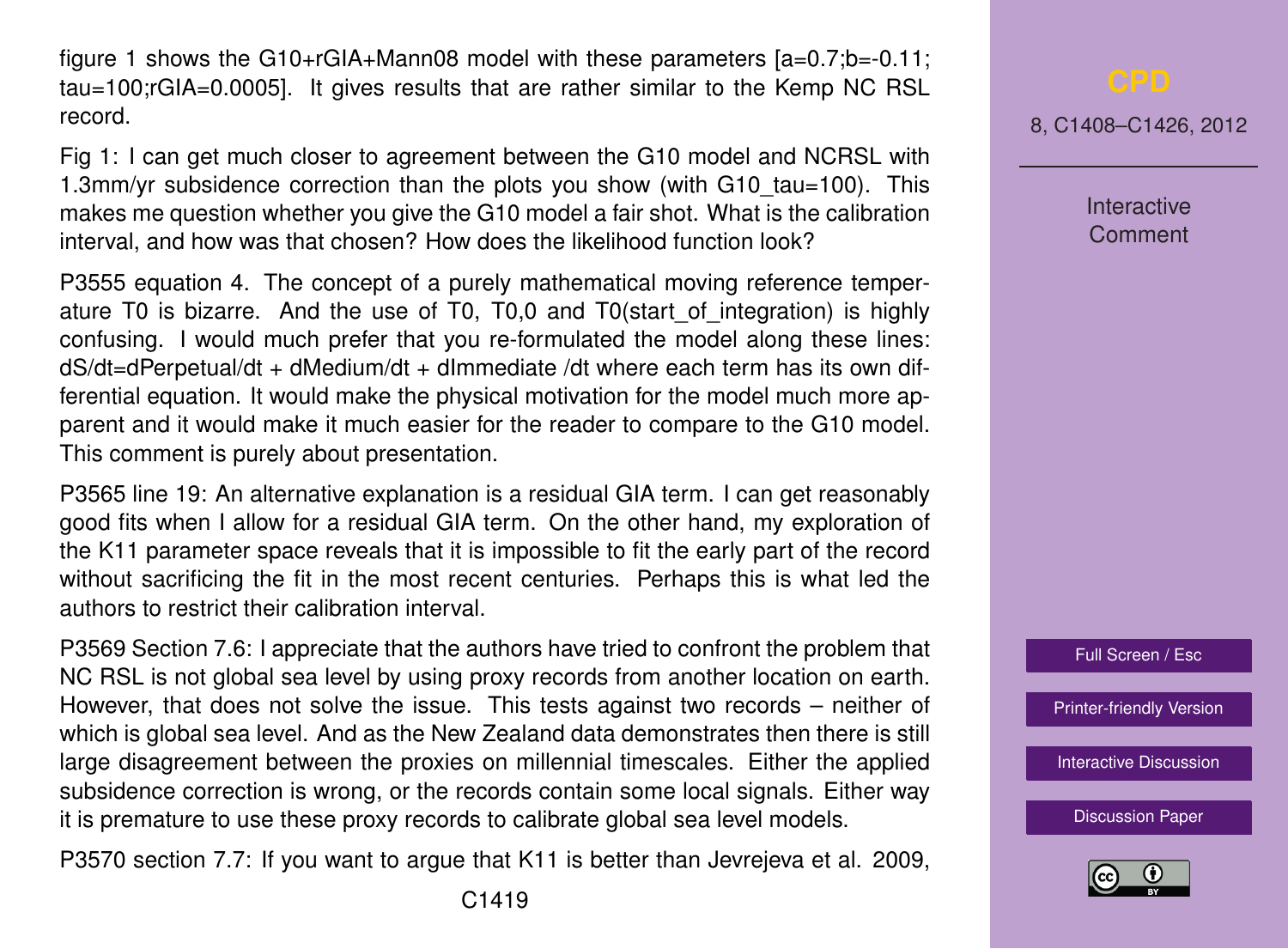then you should write a paper comparing these models. Note that J09 does not use temperature as forcing and the shape of its response would not necessarily be the same as the G10 model.

P3570 section 7.7: The K11 model diverges quickly from the NC RSL record with a too high rate pre-1100 AD. In order to gauge how quick it deviates from the curve then it would be good to know the calibration interval you chose for the K11 model. At the moment I can only find this in the figure caption, and no motivation is given for restricting the calibration. Has this been chosen to present K11 in a favourable light?

P3570 line 13: You state Schaeffer has a much slower equilibration, but that is not correct as the K11 model does not have an equilibrium at all. I think "deceleration" would be more accurate.

P3566 Line 17-20: I find this argument unconvincing and hard to read. Please phrase these sentences more carefully.

P3567 Line 9-P3567 L4: I acknowledge the Milankovitch issues that there is with using previous interglacial directly as analogies. But I strongly dispute the argument that the situation gets any better when you go to Mega-year timescales. Both sea level and temperature proxies are much more uncertain the further you go back in time; Milankovitch is also active on these long time scales; And you have to keep non-climatic processes in mind (e.g. plate tectonics).

P3567 Line 9: I feel you make an overly literal interpretation of the G10 a-parameter. G10 is an approximation and we do not imagine that this simple model will be sufficient for the far future where we may reach equilibrium. At some point the model will need to include a long-term (but not perpetual) component. I doubt that we have sufficient information to constrain all these additional parameters. In particular, I am worried that you are over-confident in the NC RSL record and that this in turn leads to over-fitting of the K11 model.

8, C1408–C1426, 2012

Interactive **Comment** 



[Printer-friendly Version](http://www.clim-past-discuss.net/8/C1408/2012/cpd-8-C1408-2012-print.pdf)

[Interactive Discussion](http://www.clim-past-discuss.net/8/3551/2012/cpd-8-3551-2012-discussion.html)

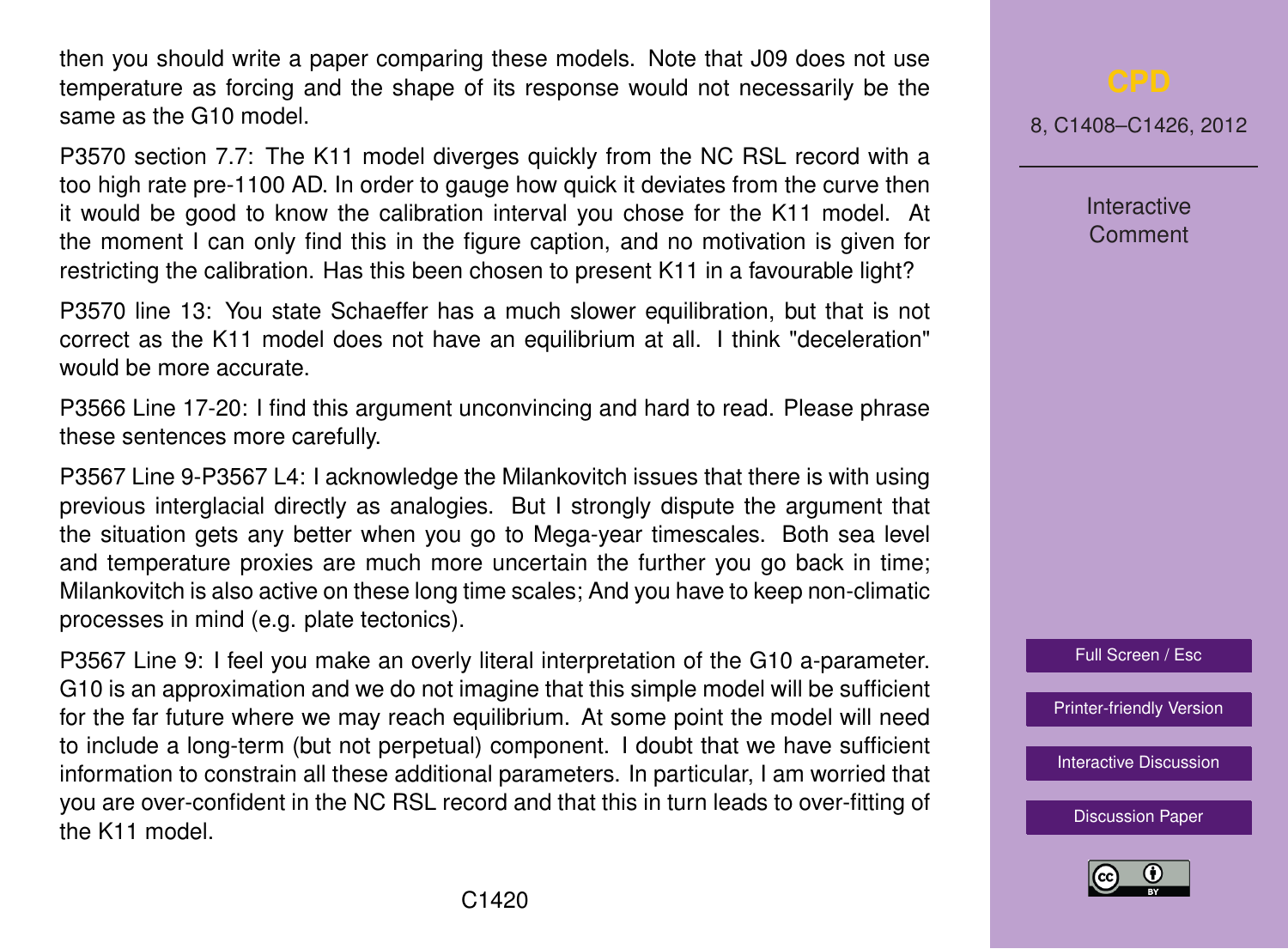P3569 L28: Typo. G11 should probably be G10.

P3570 L23-L25: Actually this term should correspond to time scales that equilibrate wit htime constants longer than the time interval the model is applied to. Otherwise you need to take the deceleration into account. I.e. it is wrong to compare to to tau here.

P3570 L25-26: Sea level has been equilibrating since the de-glaciation. It seems counter-intuitive that a perpetual non-equilibrating term would capture that. You can capture the slow down by strategically moving the reference temperature. However this is essentially equivalent to having a finite response time.

P3571 L4-7: I find that the perpetual-term makes it impossible to fit the pre-1000AD data without sacrificing the fit post-1800AD. So, the statement is only correct if you have a blind spot that restricts the interval that you are looking at.

P3571 L7-L14: Again I feel that this is an over-interpretation of Seq in the model, and that these sentences don't allow for the full range of response times explored by the Jevrejeva et al. 2012 model. If you use the G10 model for multi-century projections, then you may get too low estimates unless you take the models with a long response time. - Just as the non-equilibrating response of the K11 model will tend to be biased high for long term projections.

P3571 L15: Agreed.

Figure 1: I suggest removing this figure and instead allowing for a constant residual GIA term in the G10 model in figure 2.

Figure 1: Please remove blue line. I believe you when you say that you can reproduce the results.

Figure 2: This figure shows that the additional terms in VR09 probably led to over fitting as it appears to be worse than R07.

Figure 3: Please remove "Mann integrated" to simplify figure.

8, C1408–C1426, 2012

Interactive Comment

Full Screen / Esc

[Printer-friendly Version](http://www.clim-past-discuss.net/8/C1408/2012/cpd-8-C1408-2012-print.pdf)

[Interactive Discussion](http://www.clim-past-discuss.net/8/3551/2012/cpd-8-3551-2012-discussion.html)

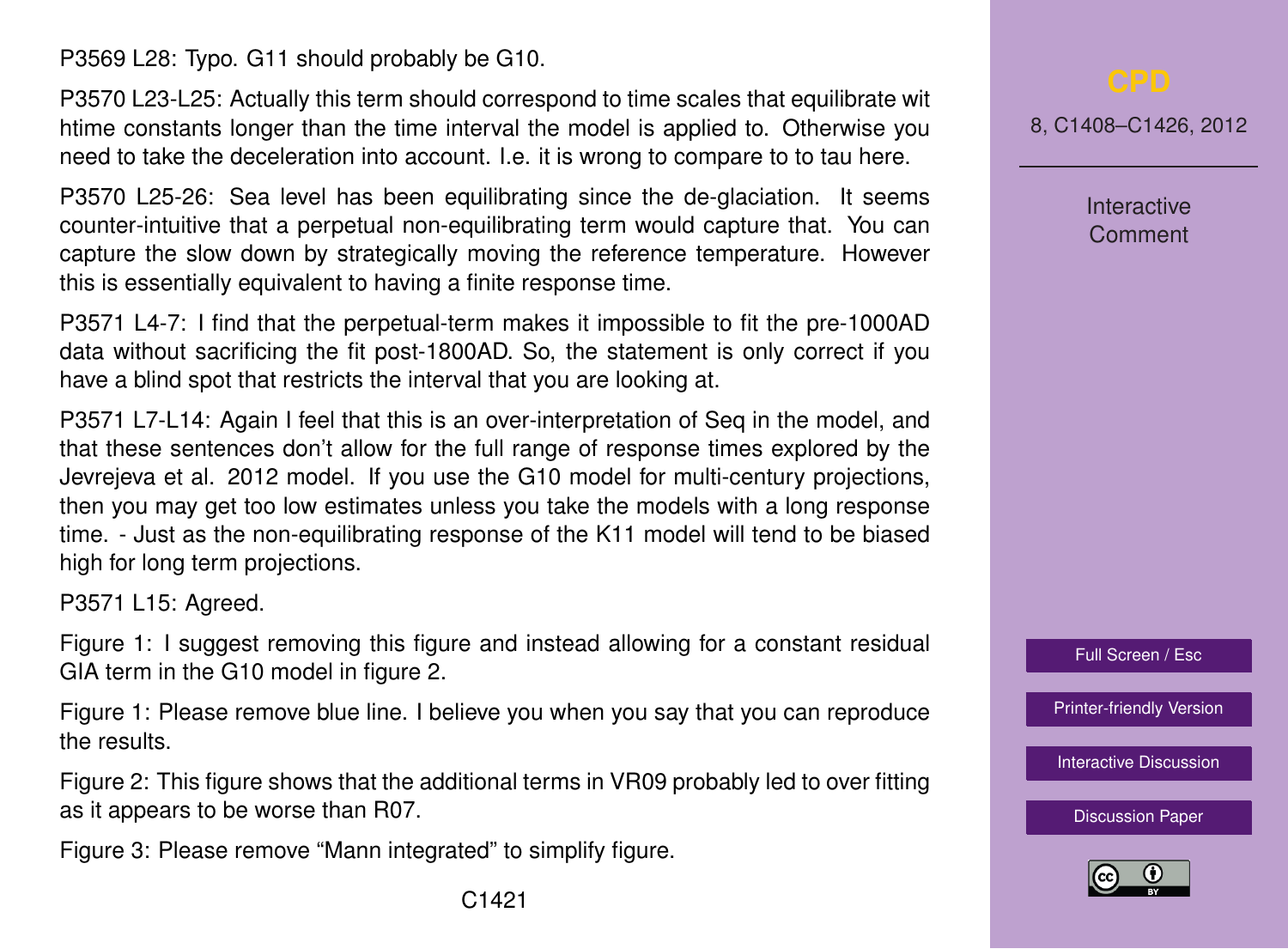Table 1 & figs 1& 2: Where does the K11, tau=4000 yr come from?

Table 1 & figs: I think it would simplify the discussion and all figures if you could focus exclusively on Mann et al. 2008. The Moberg experiments could be sent to the SI (except for the original G10 moberg/jones hind casts).

Figure 2: This figure does not say much when it is based on manual tuning. Perhaps I would have made another more flattering manual tuning of the G10 parameters.

Figure 2: Why do you restrict the calibration to post-1000 AD? Why is tau fixed at 4000?

Figure 3: Here a post-1100AD calibration interval is used, in figure 2 a post-1000AD interval is used. Why is it different?

Figure 3: The red, black, and blue is the primary lines in this figure. The other two lines make it cluttered. It might help to de-emphasize them with dashes.

Figure 3: Please do not hide the G10 and K11 lines for the recent period. (Choose a blue color for K11)

Figure 1,2,3: I think it would be good to have the PDFs with shared x-units also share the same x-limits. It might mean that you have to have a logarithmic x-scale.

Figure legends: Please find a uniform way to name the different hind-casts/ forcing combinations. For example in figure 3 you write "Mann et al. 2008 Bayesian", but it does not say that it is the G10 model. I think a legend like "G10 w. Mann08" would be easier to understand.

Figure 2: You can remove the text "hind-cast" in the legend entries.

Figs 1-3: Please consistently use either one or two sigma intervals in all figures (and text).

Figs 1-3: It would help the reader if a consistent color scheme was chosen. E.g. all K11

8, C1408–C1426, 2012

**Interactive** Comment

Full Screen / Esc

[Printer-friendly Version](http://www.clim-past-discuss.net/8/C1408/2012/cpd-8-C1408-2012-print.pdf)

[Interactive Discussion](http://www.clim-past-discuss.net/8/3551/2012/cpd-8-3551-2012-discussion.html)

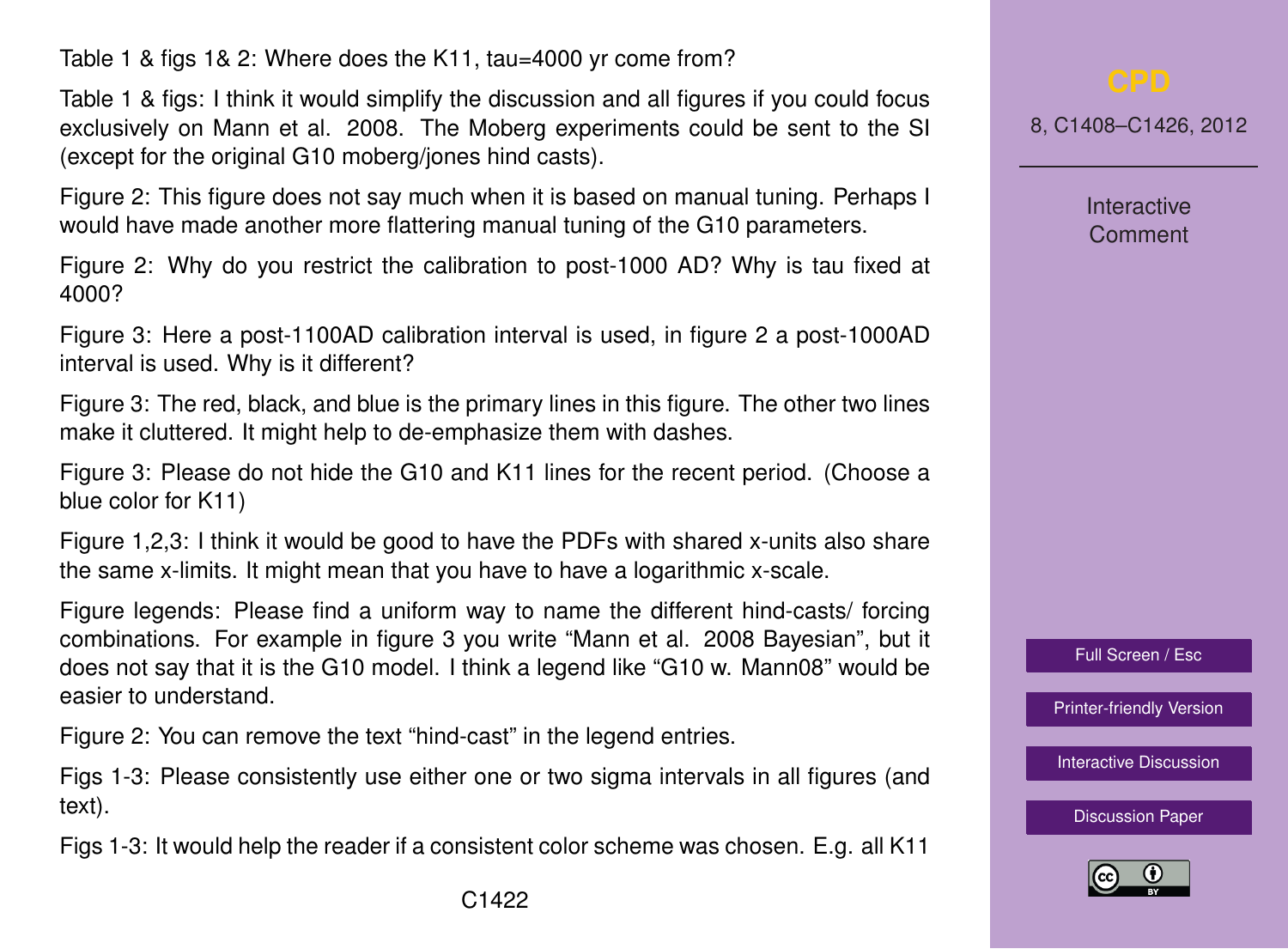plots could be blue tones, where as the G10 could use black (as in fig 3). Solid lines for those that you consider most important for the discussion and dashes for those that are secondary.

Figure 4: The green box ( $@400AD$ ) is the same height on both left and right sides. Presumably the reason the green box is skewed is due to a vertical adjustment. If there is an uncertainty in this correction then the box should be higher on the 'older' side of the box.

Figure 4f and g: Are you sure that the markov chain has converged?

REFERENCES: Jevrejeva, S., Moore, J. C. & Grinsted, A. (2012). Sea level projections to AD2500 with a new generation of climate change scenarios. Glob. Planet. Change 80-81, 14–20 doi:10.1016/j.gloplacha.2011.09.006

Schaeffer et al. 2012, Long-term sea-level rise implied by 1.5◦C and 2◦C warming levels. Nature Climate Change. doi:10.1038/nclimate1584

Jevrejeva, S., A. Grinsted, and J. C. Moore (2009), Anthropogenic forcing dominates sea level rise since 1850, Geophys. Res. Lett., 36, L20706, doi:10.1029/2009GL040216.

Grinsted A, Jevrejeva S, Moore JC (2011) Comment on the subsidence adjustment applied to the Kemp et al. proxy of North Carolina relative sea level. Proc Natl Acad Sci USA 108:E781–E782.

Engelhart, S. E., Horton, B. P., Douglas, B. C., Peltier, W. R., and Tornqvist, T. E. (2009): Spatial 15 variability of late Holocene and 20th century sea-level rise along the Atlantic coast of the United States, Geology, 37, 1115–1118, doi:10.1130/G30360A.1, 2009. 3559 (suppl.info can be found at ftp://rock.geosociety.org/pub/reposit/2009/2009276.pdf )

Tarantola (2004), Inverse Problem Theory, SIAM, ISBN 0898715725, p161 ( http://www.ipgp.fr/∼tarantola/Files/Professional/Books/InverseProblemTheory.pdf )

Interactive Comment

Full Screen / Esc

[Printer-friendly Version](http://www.clim-past-discuss.net/8/C1408/2012/cpd-8-C1408-2012-print.pdf)

[Interactive Discussion](http://www.clim-past-discuss.net/8/3551/2012/cpd-8-3551-2012-discussion.html)

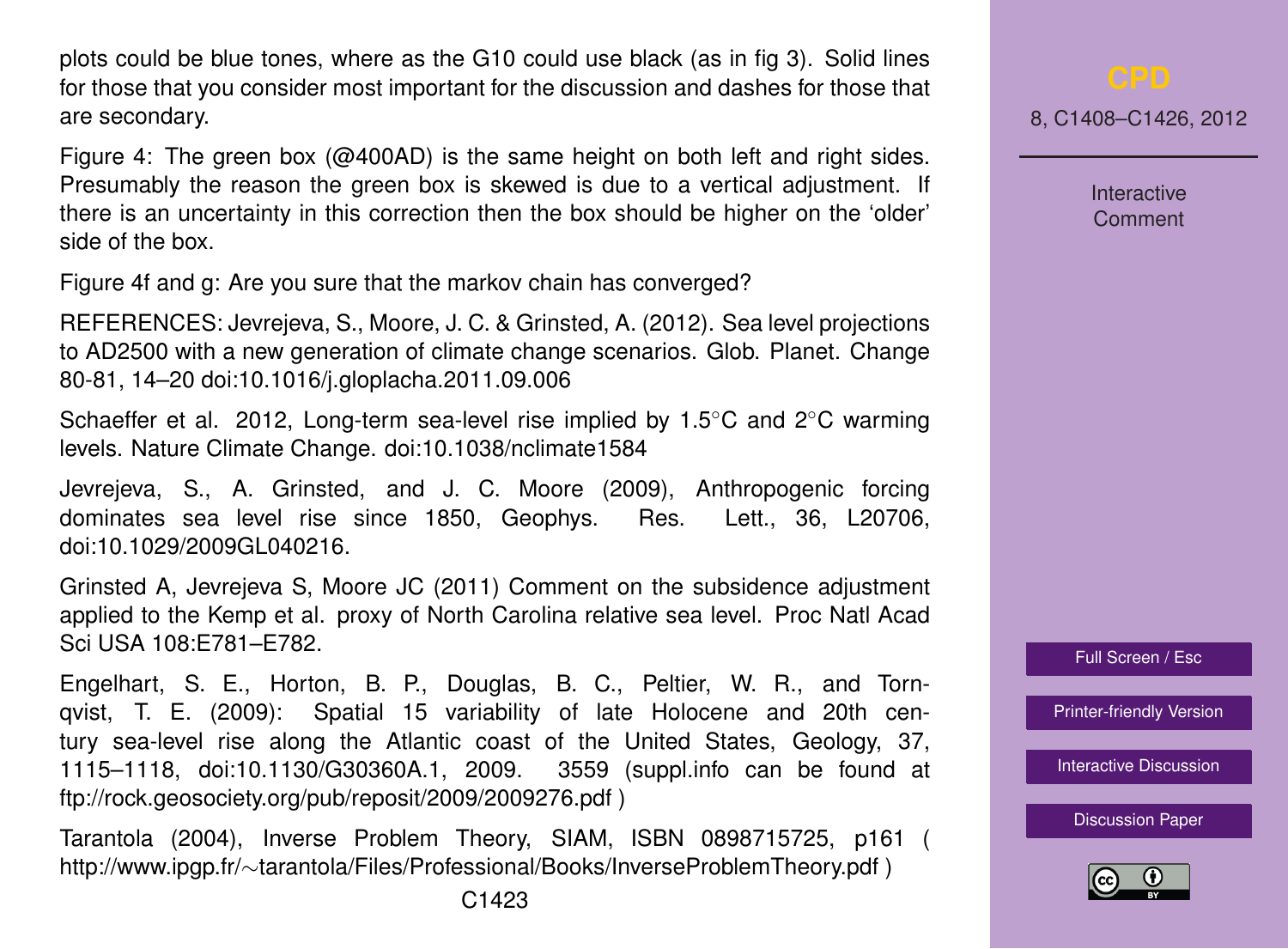Interactive comment on Clim. Past Discuss., 8, 3551, 2012.

8, C1408–C1426, 2012

Interactive **Comment** 

Full Screen / Esc

[Printer-friendly Version](http://www.clim-past-discuss.net/8/C1408/2012/cpd-8-C1408-2012-print.pdf)

[Interactive Discussion](http://www.clim-past-discuss.net/8/3551/2012/cpd-8-3551-2012-discussion.html)

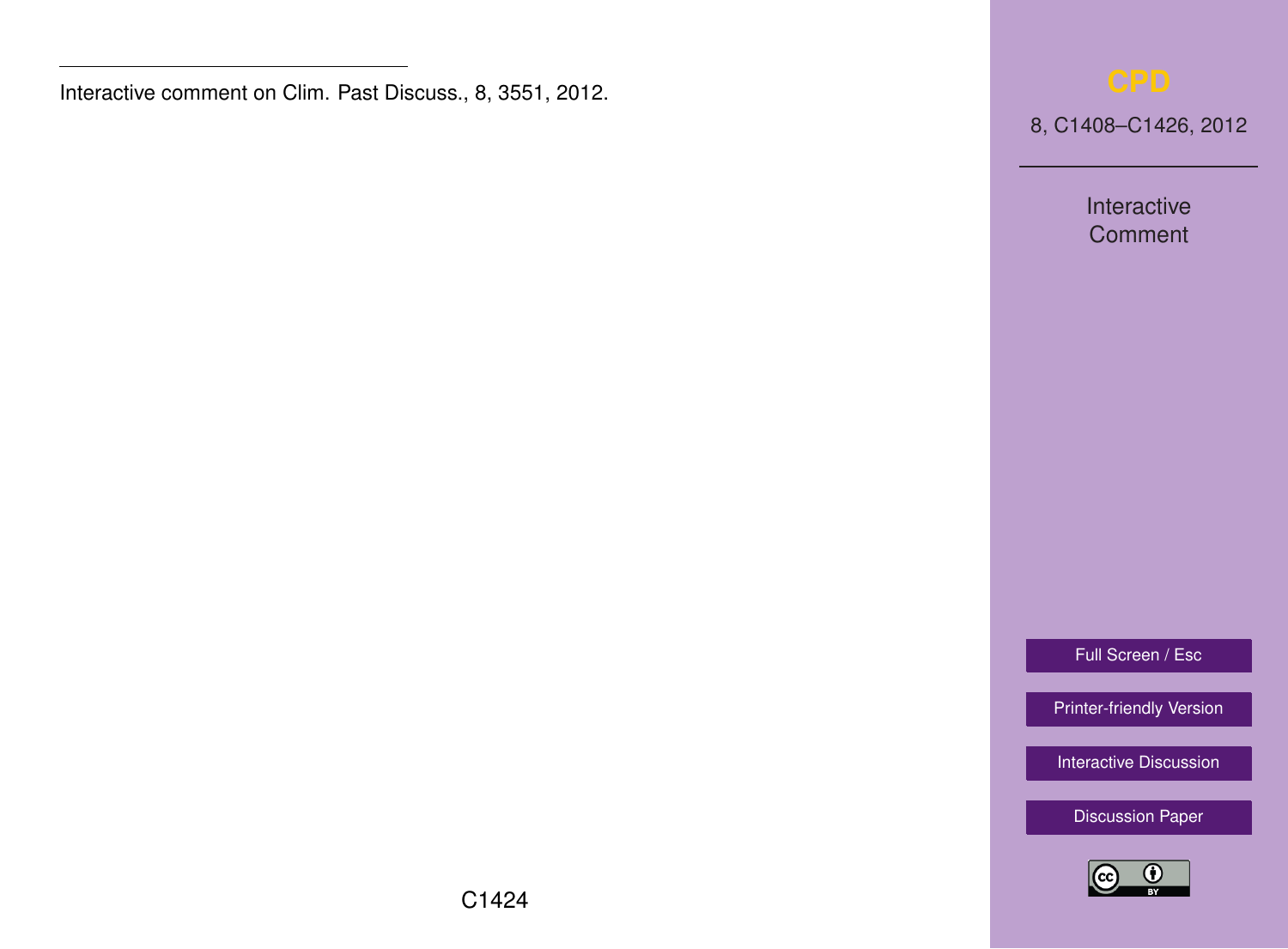8, C1408–C1426, 2012

Interactive **Comment** 





Full Screen / Esc

[Printer-friendly Version](http://www.clim-past-discuss.net/8/C1408/2012/cpd-8-C1408-2012-print.pdf)

[Interactive Discussion](http://www.clim-past-discuss.net/8/3551/2012/cpd-8-3551-2012-discussion.html)